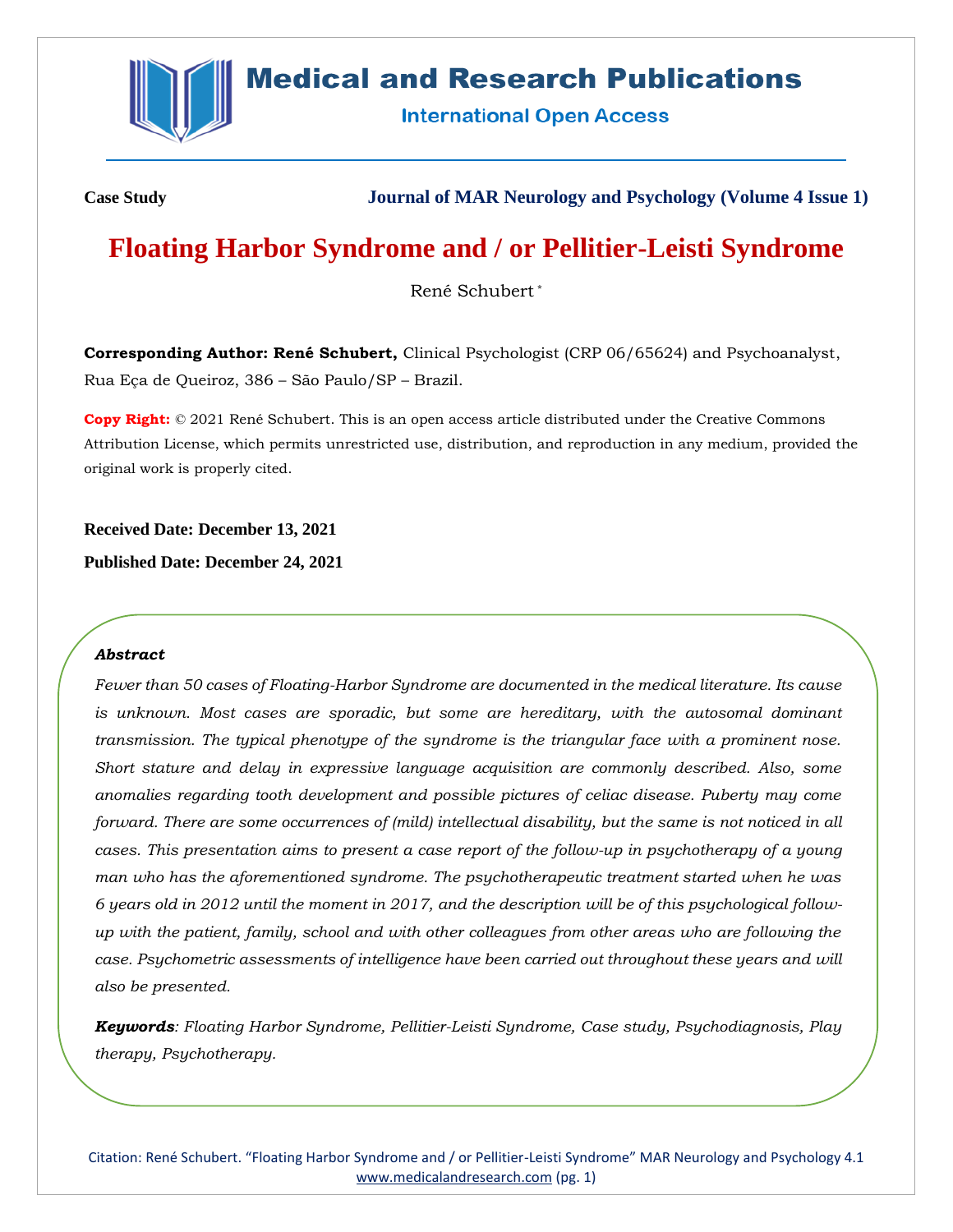#### **Introduction**

Fewer than 50 cases of Floating-Harbor Syndrome are documented in the medical literature. Its cause is currently unknown. It is pointed out that cases are sporadic, but some are hereditary, with the autosomal dominant transmission. The typical phenotype of the syndrome is the triangular face with a prominent nose. Short stature and delay in expressive language acquisition described. Some anomalies regarding tooth development and possible celiac disease. The phenomenon of advancing puberty can occur. There are descriptions of cases in which intellectual disability is present, but the same is not noticed in all cases.

This case report aims to describe the psychotherapy follow-up of a young man who was diagnosed with Floating-Harbor Syndrome. The psychotherapeutic treatment began when he was 6 years old in 2012 and in this report, it will continue until 2017, and the description will be of this psychological follow-up with the patient, family, school and with other colleagues from other areas who are following the case. Psychometric assessments of intelligence have been carried out throughout these years and will also be presented.

#### **The Leisti-Hollister-Rimoin or Floating-Harbor syndrome**

Leisti-Hollister-Rimoin or Floating-Harbor Syndrome is classified in the ICD-10 as Q87.8. Your description in this: other syndromes with specified congenital malformations, not elsewhere classified.

This disorder is named after the hospital where it was first described, Boston Harbor Floating, by Pelletier and Feingold, in 1973 and then, in 1975, by J. Leisti and Collaborators, described the same disorder in a patient observed at General Hospital, California. The causes of this syndrome are unknown. There is a hypothesis that it may result from a new mutation (MELDAU, 2017).

It is a growth deficiency syndrome characterized by short stature, characteristic face and delay in speech development. Inheritance is possibly autosomal dominant. (LACOMBE, 1995).

Researchers WHITE, MORGAN and Collaborators (2010) in a study with 10 patients point out that the diagnosis of Floating Harbor Syndrome requires the typical facial dysmorphism associated with age, accompanied by abnormalities in the hands, speech disorder and behavioral phenotype. They highlight severe speech and language disorders that affect the exchange of information and written communication. In addition, there is a high probability of the presence of Attention Deficit Hyperactivity Disorder (ADHD) during school age. If precocious puberty occurs, puberty suppression should be considered to maximize height into adulthood. Bone age is consistently delayed when measured in early childhood but variable when measured in late childhood.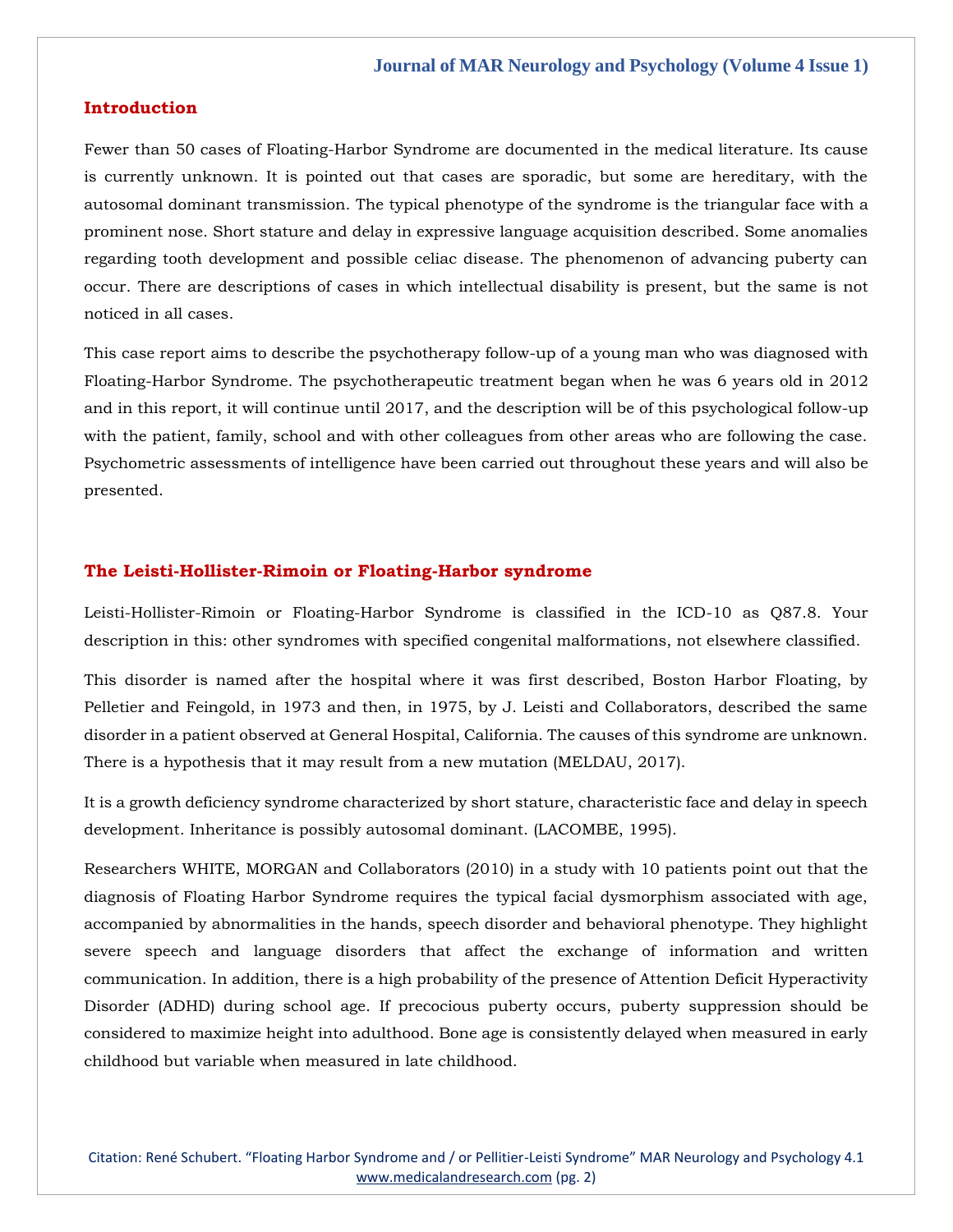From the study of 52 individuals diagnosed with Floating Harbor Syndrome and carrying out the phenotypic study of the cases NIKKEL, DAUBER and Collaborators (2013) point to the characteristic facial gestalt. It is not uncommon for an individual with this syndrome to have additional anomalies and health complications that require medical intervention, comprehensive study and investigation in clinical evaluation, and further surveillance. In general, individuals with this syndrome are healthy and despite some deficiencies, enjoy a good quality of life.

In other studies, the incidence of a certain intellectual deficit was also reported: in all cases, each individual showed a variable degree of intellectual disability and learning difficulty, ranging from borderline normal to moderate intellectual disability. Also noticed in some cases are changes in dentition (small teeth and recurrent dental problems), visual impairment, celiac disease, genitourinary and cardiac disorders. In a few cases, there is an incidence of autism spectrum disorder and obsessivecompulsive disorder (MELDAU, 2017; LEISTI, HOLLISTER, RIMOIN, 1975).

### **The clinical history**

In September 2012 the psychotherapist was approached by Mr. Yoko to carry out the cognitive assessment of his only child Yan, 6 years old at the time. The indication came from a colleague who knew the work of psychotherapists in a children's clinic and the experience with child psychodiagnosis and monitoring of special children (MENDES & SCHUBERT, 2006). The initial complaint was the intense agitation of the boy and a characteristic of swearing a lot.

Both parents, Yoko and Sam, came to the anamnesis consultation and reported their concerns about the evolution of their son Yan. They pointed out that it was discovered, after several investigations, the presence of a rare genetic Floating Harbor syndrome. The evaluations started right after the postpartum period, due to the difficulties in growing and gaining adequate weight. It was at the Hospital das Clinicas that a team of endocrinologists characterized the condition as a phenotype with growth deficit. Due to the lack of information about the syndrome and the situation presented by Yan, the parents sought help and guidance from health professionals.

At the time, the parents point out that this was a sometimes irritable child with a persistent behavior of swearing and screaming. Independent and autonomous, he made friends with ease and was known for his charisma. She already had an intense curiosity and sometimes manipulated her body and this worried her mother.

As for neuropsychomotor development, there were some delays – the first telltale factor was short stature and difficulty in gaining weight. The first words came at a year and a half. He was only two years old. She took off her diaper when she was three years old. She sucked on a pacifier and suckled on a bottle until she was three to four years old.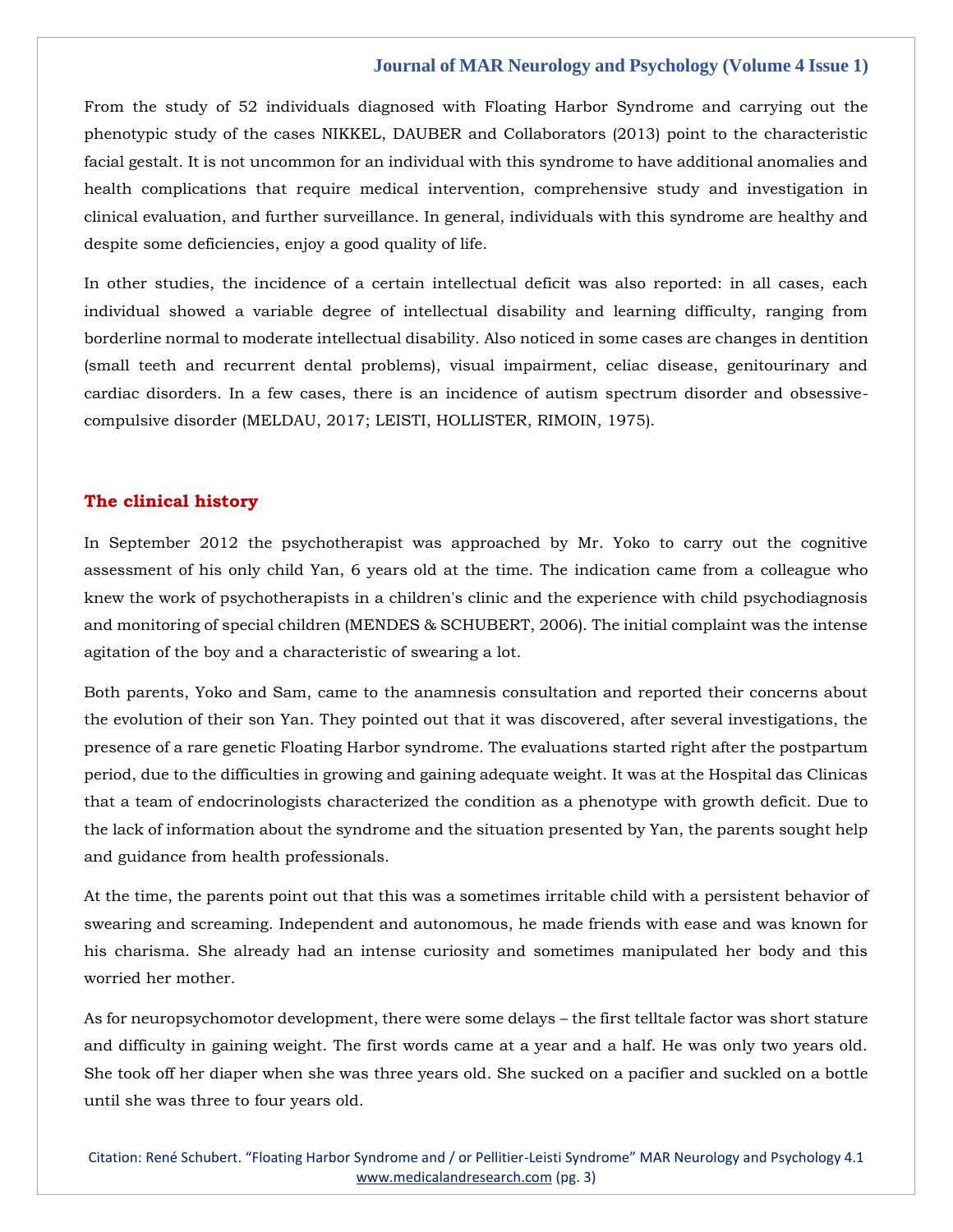At school, he was in his first year and was described as a very agitated, restless and easily distracted child. Pointed out a gap in the pedagogical and educational issues. She had difficulty getting organized, doing her homework, and at home, she avoided talking about what happened at school.

At the first contact with the psychotherapist, he was receptive, participative and pleasant. Some cognitive and personality assessments were done with Yan. The materials and methods used were: H.T.P. (Van Kolck, Brazil, 1984), Design of the Family, Personality Traits Scale for children (Editora Vetor, Brazil, 2004), Raven's Colored Matrices (Editor Center for tests and research in psychology, Brazil, 1999), R2 - non-verbal and intelligence test for children (Editora Vetor, Brazil, 2000), Child Apperception Test with animal figures (CAT-A, Mestre Jou, Brazil, 1981) and Playful observation.

In his contact with toys and games, Yan demonstrated that his playing was healthy and age-appropriate, with a lot of fantasy and with the theme of good versus evil characters present. He always included the psychotherapist in the game and after the session showed the parents some of the things he had drawn, seen or done. When playing, Yan gave vent to his agitation in a more punctual way, despite being so anxious at times that he got in the way of what he intended to do. The playful is the child's language showing how the child is elaborating concepts of external reality, of the adult world (WINNICOTT, 1975). Through playing, the quality of Yan's bond and psychic flexibility can also be verified, as well as the presence of an organized psychic structure such as it would be in the case of the neurotic structure, discarding the presence of psychic instability, mood lability or disorganization as aspects of a psychotic structure – this factor needed to be verified since it was a syndromic condition that in the scientific literature describes some cases of comorbidities and associated psychiatric conditions. Just as looking at the psychic structure allows the psychotherapist to better elaborate the therapeutic posture, clinical strategies, referrals and prognosis, evolution of the condition (FREUD, 1909 and 1924).

Based on the psychodiagnostic evaluation, it was concluded that there was a clear presence of anxiety and psychomotor agitation. Positive intellectual development and sociability. The attachment and affective relationship were age-appropriate and Yan's curiosity encourages him to develop in several aspects. The presence of the syndromic picture and the symptoms presented pointed to the maintenance of psychotherapeutic follow-up with family guidance. Speech difficulties were already being monitored by a speech therapy team and a neurologist was monitoring the case.

Since the beginning of the treatment, the parents were very present in Yan's follow-up. The mother closely followed her pedagogical development and brought it to the psychotherapist his doubts about his daily dealings with Yan and his concerns about his sociability, discipline, expression of affection and relationships with family, friends and colleagues. The mother also updated the psychotherapist on the opinions, suggestions, examinations and conclusions of the other professionals who accompanied Yan, such as the neurologist, the speech therapist and the various teachers he had in subsequent years.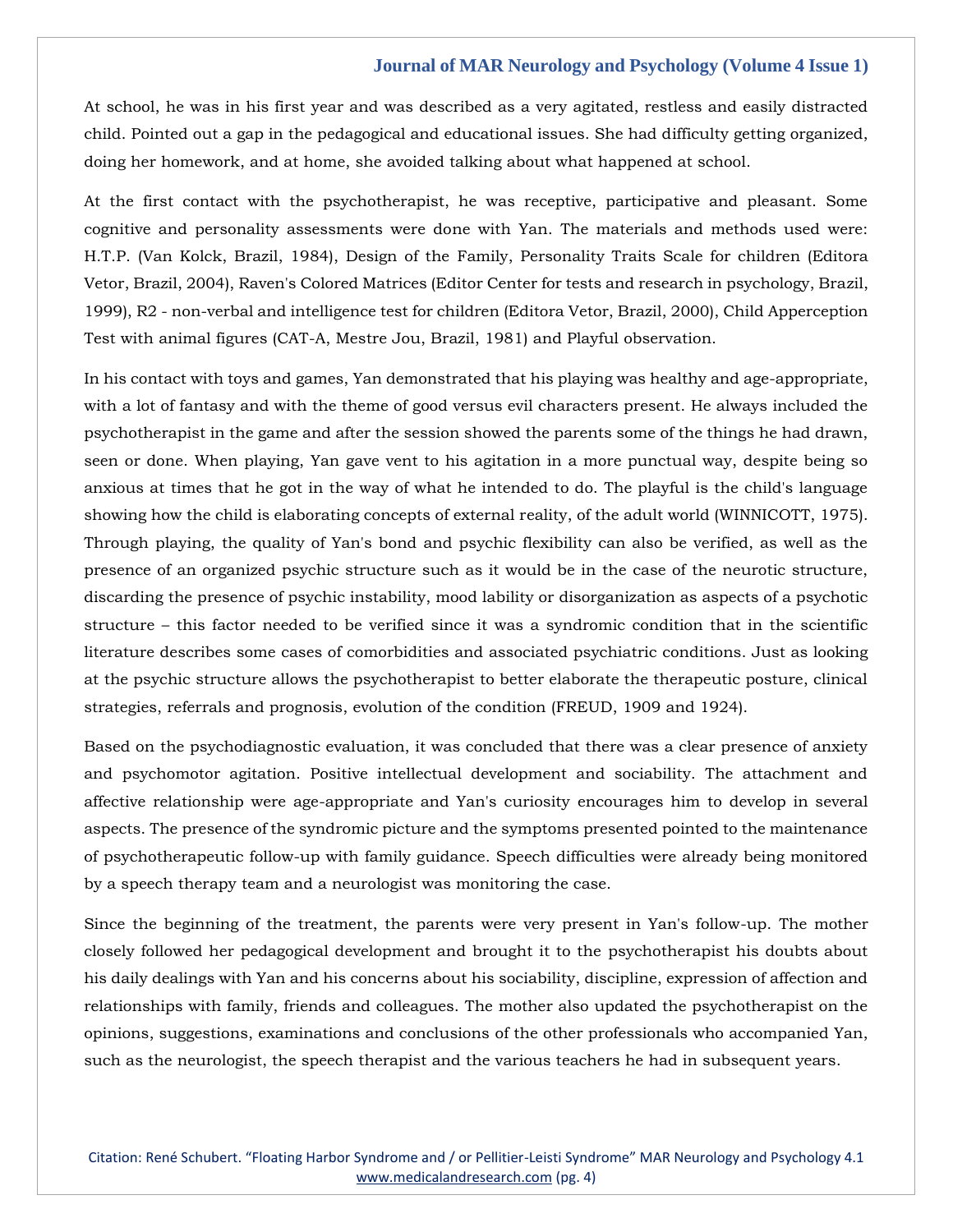Follow-up with a speech therapy team occurred from Yan's 4 years old. The parents' perception is of significant evolution from oral language, written language and text interpretation.

Yan has been following up on Neurology since he was little. It was from 2014 onwards that Dr. M. Neurologist continued the follow-up. As for the syndrome presented, what drew a lot of attention was the psychomotor agitation and the damage it brought to the learning process. As a result of this, it was from 2012 that the psychopharmacological use of Ritalin began. From 2015 to 2017 he was medicated with Concerta (18mg). In 2017, the association of Sertraline (25mg) and Melatonin (3mg) was started. During these years, breaks were always made on the weekends and school holidays. This always had the supervision of the neurologist and follow-up in the office with the psychotherapist. The medication was aimed at better performance and school performance, and in this sense, it obtained good results with positive returns described by the teachers and school coordinators.

Cognitive assessments also corroborate that the use of medication helped in Yan's development, making him concentrate better and that he could develop strategies for learning.

#### **Cognitive assessments: a progressive study from the clinical case**

During these 6 years, intelligence and neuropsychological tests were applied to verify Yan's cognitive development and the effects of the medication. All tests applied are previously approved as intellectual and cognitive assessment tools by the Federal Council of Psychology (SATEPSI, 2017).

Applied cognitive and intelligence assessments: Nonverbal test of color matrices by RAVEN (Editor Center for Tests and Research in Psychology, Brazil, 1999); Non-Verbal Reasoning Test for Children - TNVRI (Editora Vetor, Brazil, 2005); R2–non-verbal test and intelligence for children (Ed. Vetor, Brazil, 2000); Nonverbal General Intelligence Test / TIG-NV (Casa do Psicólogo, Brazil, 2008)

Although several researchers point to the incidence of intellectual disability in Floating-Harbor Syndrome, this aspect was not verified in Yan. Since the psychodiagnostic assessment in 2012 through the Raven and R2 Yan tests, he presented intellectual performance within the mean for the chronological age presented. What always drew attention was her psychomotor agitation and as a result this recurrent inattention. However, with encouragement and follow-up, Yan was able to concentrate and perform the requested exercises, showing good results for concrete reasoning and evidence of the development of abstract reasoning and interpretation.

In psychotherapy, as these tests were applied and reapplied, Yan worked on strategies so that he could concentrate and keep focused on the exercises performed. One strategy he often repeats and reports helping is the ability to stretch, stretch, stretch, and engage in mindful breathing for a while. Sometimes he gets up, takes a turn and goes back to the exercise. It does this in a relaxed and light way and is satisfied with having a return on its positive results.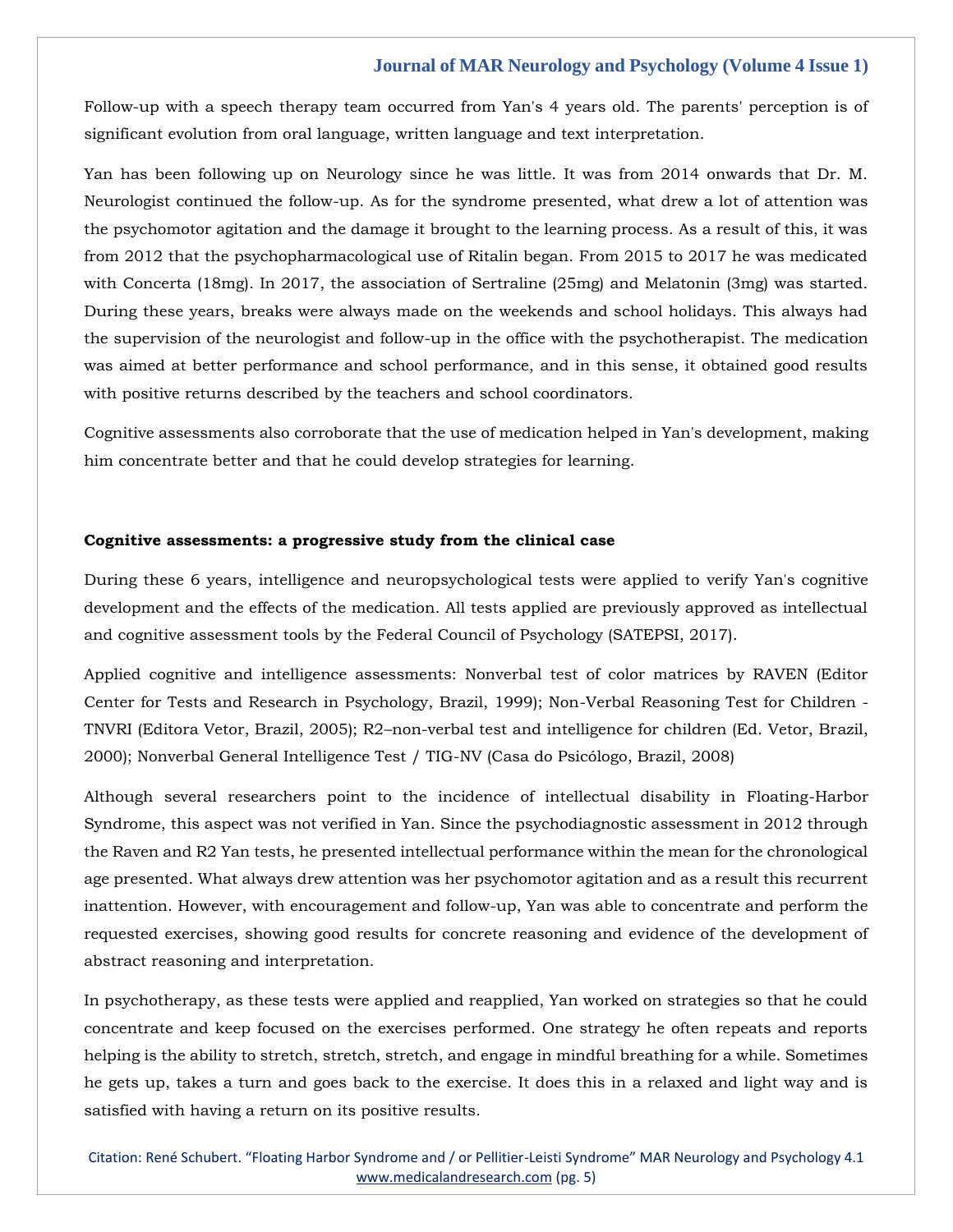It was only in 2013 that the neuropsychological assessment using the TIG was inconclusive, as Yan demonstrated that he did not understand the complexity of the test. In other words, there was still no cognitive maturity for such testing. It was reapplied in 2016 when Yan understood what was expected in the test and showed results within the Brazilian average. Complex, abstract and interpretive reasoning is the greatest difficulty for Yan and as a result, he presents greater difficulties in subjects such as Portuguese and mathematics. This meant that joint work with the mother, teacher, speech therapy, neurology and psychotherapy were intensified to help Yan in the best possible way in this regard.

Tests were repeated in 2015, 2016 and 2017, showing the maintenance of intellectual results within the average for the Brazilian population. In this sense, variations in intelligence levels were not noticed. It was noticed that Yan was maturing his reasoning and skills, perhaps at a different time from his classmates, but even so, in continuous development. In this sense, the encouragement given by parents and professionals who accompanied him was fundamental.

#### **Therapeutic bond and affective development**

Yan has a fascination for heroes. From the first moment in the office, he brought to the psychotherapist stories of his favorite heroes. At the time it was Ben 10, from this we went to Batman, X-Men, Superman, Spider-Man, Hulk, Iron Man, Yu Gi Oh, Naruto and so many others. This is the point – so many others – Yan has always shown flexibility and movement in his search for models. This provided important input for the psychotherapist and this interest and search for heroes was stimulated and worked on in the individual psychotherapeutic environment of the office. Nothing better than good models, especially if they allow molding, flexibility, change and adaptations.

Through these heroes, we enter different worlds such as graphics, folding, crafts, memory and board games, music, reading and even, of course, lessons and school assignments. These heroes were bridges from playful to adult – from play to responsibility, of course, always using language and resources close to Yan. Heroes were good models of discipline and dedication and showed both positive and negative aspects, namely, otherness. Heroes had different clothes and habits. Appropriate and other strange behaviors for now. For example, Hulk demonstrated the consequences of outbursts of rage and lack of control, while Tony Stark, being dedicated and intelligent, built for himself an iron armor that could fly. And Yan identified with these heroes for a while. Designed, built and produced clothing and accessories. He sang song lyrics and told the psychotherapist about particulars he had discovered. And because the psychotherapist is interested in these matters and enters this universe together with Yan, the bond became healthy and one of continuous exchange.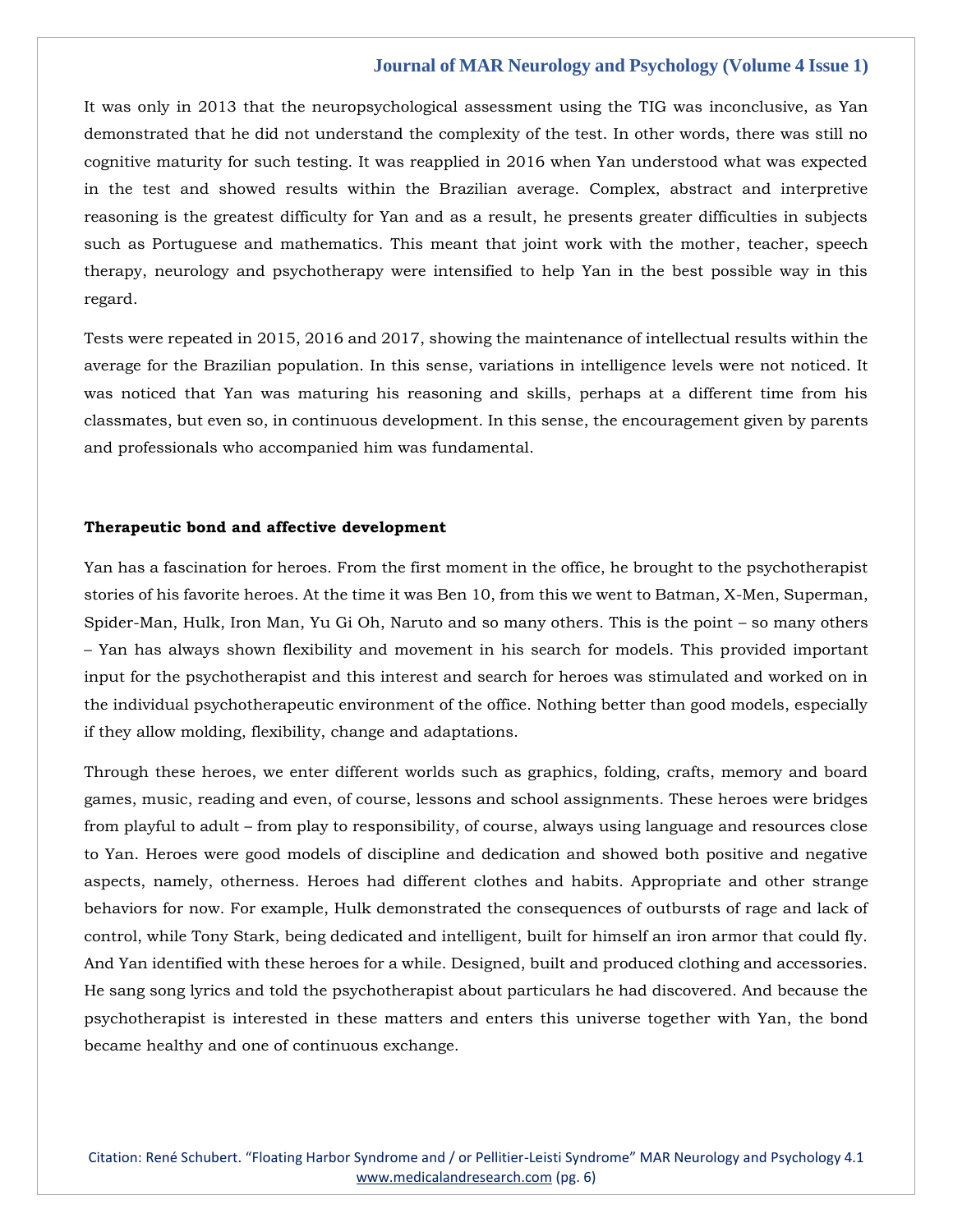In this way, Yan allowed the introduction of new stimuli, games, practices without resisting – he trusts that it will develop and that it will be fun. And the psychotherapist always seeks to focus on their potential and abilities. The focus is exactly on the child's potential, regardless of the diagnosis – such a cut allows for the healthy and spontaneous appearance of social and cognitive skills (SCHUBERT, 2008).

And Yan maintains an open and affective posture in contact and social exchange. It respects the limits imposed by adults and it is noticed that it quickly responds to commands, requests made either by the mother or father, for which it shows great affection and respect.

For parents, the family guidance space proved to be very important to provide security and help them with doubts and anxieties related to the child's development. Many dynamics and behaviors presented by Yan, when reflected and translated by the psychotherapist, brought relief and direction to the parents. As postulated by WINNICOTT (2001): "In the psychological universe, there is a tendency to development that is innate and that corresponds to the growth of the body and the gradual development of certain functions", there is a lot of anxiety about the development of these functions and healthy and adequate growth of Yan, and in this meaning, psychotherapeutic accompaniment provides a cutout, an open space for construction and dialogue. This benefits Yan, his family and the continuity of psychotherapeutic accompaniment as a creative and safe space for the manifestation of psychic dynamics and potential.

## **Conclusion**

One could say what is concluded so far on this journey. Yan's characteristic of compulsively swearing diminished until it ceased. Motor agitation is a more conscious factor for Yan and strategies were developed to overcome the difficulties and obstacles generated by this characteristic. Your body awareness is increasingly present, bringing the notion of movement and its consequences.

Difficulties at school are a stimulus to seek alternatives. We don't focus on the problem in the office, but on the solution – on the skills and talents available in Yan to achieve the expected results. Yan's emotional and social intelligence stand out in this respect, often covering up and minimizing her difficulties and resistances. However, helping him to become aware of these difficulties and working with patience and persistence, Yan is increasingly moving towards overcoming these difficulties. The look and monitoring of various knowledge and professionals were made available to Yan by his parents so that he could move forward. And so it goes on, with confidence.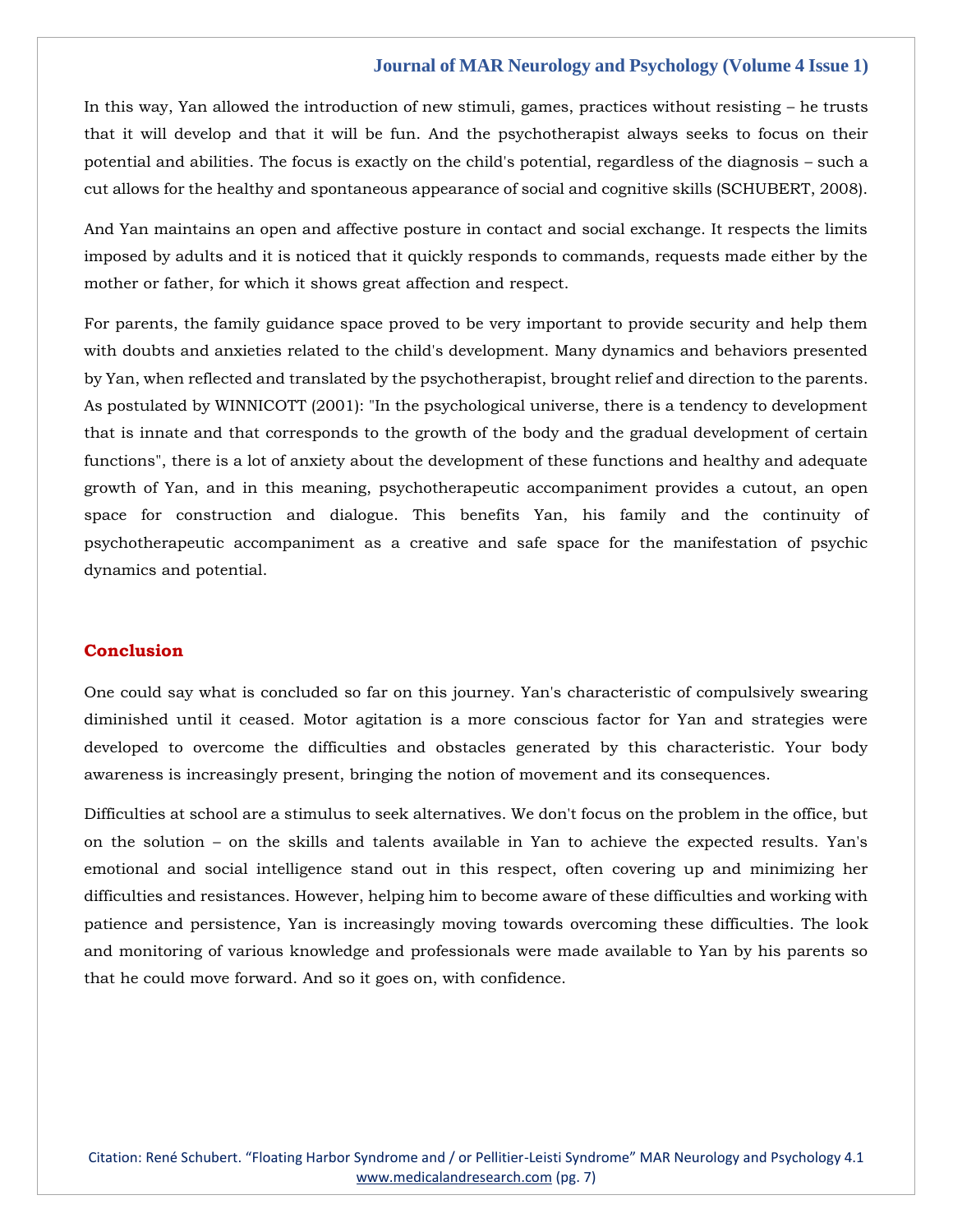### **References**

1.BELLACK, L (1981) [Child Apperception Test with animal figures, CAT-A, Editora Mestre Jou, São](https://www.google.com/search?q=Child+Apperception+Test+with+animal+figures%2C+CAT-A&oq=Child+Apperception+Test+with+animal+figures%2C+CAT-A&aqs=chrome..69i57j33i160l2.445j0j7&sourceid=chrome&ie=UTF-8)  [Paulo.](https://www.google.com/search?q=Child+Apperception+Test+with+animal+figures%2C+CAT-A&oq=Child+Apperception+Test+with+animal+figures%2C+CAT-A&aqs=chrome..69i57j33i160l2.445j0j7&sourceid=chrome&ie=UTF-8)

2.ICD-10 - [International Statistical Classification of Diseases and Related Health Problems \(1999\) 10th](https://www.google.com/search?q=International+Statistical+Classification+of+Diseases+and+Related+Health+Problems&sxsrf=AOaemvIvl-LcfE9oYgdvpVipXMasdocirQ%3A1639568254470&ei=ftO5YcCKHMDC3LUPpcWUwAQ&ved=0ahUKEwjAwZHb2-X0AhVAIbcAHaUiBUgQ4dUDCA4&uact=5&oq=International+Statistical+Classification+of+Diseases+and+Related+Health+Problems&gs_lcp=Cgdnd3Mtd2l6EAMyBQgAEIAEMgUIABCABDIFCAAQgAQyBQgAEIAEMgUIABCABDIFCAAQgAQyBQgAEIAEMgUIABCABDIFCAAQgAQyBQgAEIAEOgcIIxDqAhAnSgQIQRgASgQIRhgAUOgGWOgGYJEJaAFwAngAgAHZAYgB2QGSAQMyLTGYAQCgAQGgAQKwAQrAAQE&sclient=gws-wiz)  [Edition, volume 3, World Health Organization, USP, São Paulo.](https://www.google.com/search?q=International+Statistical+Classification+of+Diseases+and+Related+Health+Problems&sxsrf=AOaemvIvl-LcfE9oYgdvpVipXMasdocirQ%3A1639568254470&ei=ftO5YcCKHMDC3LUPpcWUwAQ&ved=0ahUKEwjAwZHb2-X0AhVAIbcAHaUiBUgQ4dUDCA4&uact=5&oq=International+Statistical+Classification+of+Diseases+and+Related+Health+Problems&gs_lcp=Cgdnd3Mtd2l6EAMyBQgAEIAEMgUIABCABDIFCAAQgAQyBQgAEIAEMgUIABCABDIFCAAQgAQyBQgAEIAEMgUIABCABDIFCAAQgAQyBQgAEIAEOgcIIxDqAhAnSgQIQRgASgQIRhgAUOgGWOgGYJEJaAFwAngAgAHZAYgB2QGSAQMyLTGYAQCgAQGgAQKwAQrAAQE&sclient=gws-wiz)

3[.FREUD, S. Brazilian Electronic Edition of the Complete Psychological Works of Sigmund Freud. Rio](https://www.google.com/search?q=Brazilian+Electronic+Edition+of+the+Complete+Psychological+Works+of+Sigmund+Freud&sxsrf=AOaemvJYHMQ8V9D-rp7mv8Zy_ZziW0RDEQ%3A1639568278581&ei=ltO5YcX4Iszez7sPxt-RyAQ&ved=0ahUKEwjFm9Hm2-X0AhVM73MBHcZvBEkQ4dUDCA4&uact=5&oq=Brazilian+Electronic+Edition+of+the+Complete+Psychological+Works+of+Sigmund+Freud&gs_lcp=Cgdnd3Mtd2l6EAM6BwgjEOoCECdKBAhBGABKBAhGGABQzgZYzgZg5AhoAXACeACAAbYBiAG2AZIBAzAuMZgBAKABAaABArABCsABAQ&sclient=gws-wiz)  de Janeiro, Imago Ed., (s.d.) - [Neurosis and Psychosis \(1924b\) Vol. XIX -](https://www.google.com/search?q=Brazilian+Electronic+Edition+of+the+Complete+Psychological+Works+of+Sigmund+Freud&sxsrf=AOaemvJYHMQ8V9D-rp7mv8Zy_ZziW0RDEQ%3A1639568278581&ei=ltO5YcX4Iszez7sPxt-RyAQ&ved=0ahUKEwjFm9Hm2-X0AhVM73MBHcZvBEkQ4dUDCA4&uact=5&oq=Brazilian+Electronic+Edition+of+the+Complete+Psychological+Works+of+Sigmund+Freud&gs_lcp=Cgdnd3Mtd2l6EAM6BwgjEOoCECdKBAhBGABKBAhGGABQzgZYzgZg5AhoAXACeACAAbYBiAG2AZIBAzAuMZgBAKABAaABArABCsABAQ&sclient=gws-wiz) Analysis of a Phobia in a five year old boy - [Little Hans \(1909\).](https://www.google.com/search?q=Brazilian+Electronic+Edition+of+the+Complete+Psychological+Works+of+Sigmund+Freud&sxsrf=AOaemvJYHMQ8V9D-rp7mv8Zy_ZziW0RDEQ%3A1639568278581&ei=ltO5YcX4Iszez7sPxt-RyAQ&ved=0ahUKEwjFm9Hm2-X0AhVM73MBHcZvBEkQ4dUDCA4&uact=5&oq=Brazilian+Electronic+Edition+of+the+Complete+Psychological+Works+of+Sigmund+Freud&gs_lcp=Cgdnd3Mtd2l6EAM6BwgjEOoCECdKBAhBGABKBAhGGABQzgZYzgZg5AhoAXACeACAAbYBiAG2AZIBAzAuMZgBAKABAaABArABCsABAQ&sclient=gws-wiz)

4[.VAN KOLCK,O.L. \(1984\) Graphical projective tests in psychological diagnosis. São Paulo, Pedagogical](https://www.google.com/search?q=Graphical+projective+tests+in+psychological+diagnosis&oq=Graphical+projective+tests+in+psychological+diagnosis&aqs=chrome..69i57j33i160l2.1302j0j7&sourceid=chrome&ie=UTF-8)  [and University Publishing House.](https://www.google.com/search?q=Graphical+projective+tests+in+psychological+diagnosis&oq=Graphical+projective+tests+in+psychological+diagnosis&aqs=chrome..69i57j33i160l2.1302j0j7&sourceid=chrome&ie=UTF-8)

5[.LACOMBE D, PATTON MA, ELLEAU C, BATTIN J. \(1995\) Floating-Harbor](https://www.google.com/search?q=Floating-Harbor+syndrome%3A+description+of+a+further+patient%2C+review+of+the+literature%2C+and+suggestion+of+an+autosomal+dominant+inheritance&sxsrf=AOaemvILuE-ieVtELV-GrkoVx-esYsq90A%3A1639699537475&ei=UdS7YeTBHKSWseMPpq2niAg&ved=0ahUKEwikruDjxOn0AhUkS2wGHabWCYEQ4dUDCA4&uact=5&oq=Floating-Harbor+syndrome%3A+description+of+a+further+patient%2C+review+of+the+literature%2C+and+suggestion+of+an+autosomal+dominant+inheritance&gs_lcp=Cgdnd3Mtd2l6EANKBAhBGABKBAhGGABQAFgAYABoAHAAeACAAQCIAQCSAQCYAQA&sclient=gws-wiz) syndrome: description of a [further patient, review of the literature, and suggestion of an autosomal dominant inheritance. Eur J](https://www.google.com/search?q=Floating-Harbor+syndrome%3A+description+of+a+further+patient%2C+review+of+the+literature%2C+and+suggestion+of+an+autosomal+dominant+inheritance&sxsrf=AOaemvILuE-ieVtELV-GrkoVx-esYsq90A%3A1639699537475&ei=UdS7YeTBHKSWseMPpq2niAg&ved=0ahUKEwikruDjxOn0AhUkS2wGHabWCYEQ4dUDCA4&uact=5&oq=Floating-Harbor+syndrome%3A+description+of+a+further+patient%2C+review+of+the+literature%2C+and+suggestion+of+an+autosomal+dominant+inheritance&gs_lcp=Cgdnd3Mtd2l6EANKBAhBGABKBAhGGABQAFgAYABoAHAAeACAAQCIAQCSAQCYAQA&sclient=gws-wiz)  [Pediatr.;154\(8\):658-61](https://www.google.com/search?q=Floating-Harbor+syndrome%3A+description+of+a+further+patient%2C+review+of+the+literature%2C+and+suggestion+of+an+autosomal+dominant+inheritance&sxsrf=AOaemvILuE-ieVtELV-GrkoVx-esYsq90A%3A1639699537475&ei=UdS7YeTBHKSWseMPpq2niAg&ved=0ahUKEwikruDjxOn0AhUkS2wGHabWCYEQ4dUDCA4&uact=5&oq=Floating-Harbor+syndrome%3A+description+of+a+further+patient%2C+review+of+the+literature%2C+and+suggestion+of+an+autosomal+dominant+inheritance&gs_lcp=Cgdnd3Mtd2l6EANKBAhBGABKBAhGGABQAFgAYABoAHAAeACAAQCIAQCSAQCYAQA&sclient=gws-wiz)

6[.LEISTI, J.; HOLLISTER, D.W.; RIMOIN, D.L. \(1975\). "The Floating-Harbor](https://www.google.com/search?q=The+Floating-Harbor+syndrome&sxsrf=AOaemvIbDfCn7xwZqJ6Qr3N3cAeV_RI6cw%3A1639699699113&ei=89S7Yf2mBsyd4-EP0aeisAw&ved=0ahUKEwi97Omwxen0AhXMzjgGHdGTCMYQ4dUDCA4&uact=5&oq=The+Floating-Harbor+syndrome&gs_lcp=Cgdnd3Mtd2l6EAMyCAghEBYQHRAeMggIIRAWEB0QHjIICCEQFhAdEB4yCAghEBYQHRAeMggIIRAWEB0QHjIICCEQFhAdEB4yCAghEBYQHRAeMggIIRAWEB0QHjIICCEQFhAdEB4yCAghEBYQHRAeOgcIIxDqAhAnSgQIQRgASgQIRhgAUM8GWM8GYOMIaAFwAngAgAG2AYgBtgGSAQMwLjGYAQCgAQGgAQKwAQrAAQE&sclient=gws-wiz) syndrome". Birth Defects [Orig Artic Ser. 11 \(5\): 3](https://www.google.com/search?q=The+Floating-Harbor+syndrome&sxsrf=AOaemvIbDfCn7xwZqJ6Qr3N3cAeV_RI6cw%3A1639699699113&ei=89S7Yf2mBsyd4-EP0aeisAw&ved=0ahUKEwi97Omwxen0AhXMzjgGHdGTCMYQ4dUDCA4&uact=5&oq=The+Floating-Harbor+syndrome&gs_lcp=Cgdnd3Mtd2l6EAMyCAghEBYQHRAeMggIIRAWEB0QHjIICCEQFhAdEB4yCAghEBYQHRAeMggIIRAWEB0QHjIICCEQFhAdEB4yCAghEBYQHRAeMggIIRAWEB0QHjIICCEQFhAdEB4yCAghEBYQHRAeOgcIIxDqAhAnSgQIQRgASgQIRhgAUM8GWM8GYOMIaAFwAngAgAG2AYgBtgGSAQMwLjGYAQCgAQGgAQKwAQrAAQE&sclient=gws-wiz)

7.MELDAU, D.C. Floating-Harbor Syndrome. Accessed in April 2017 http://www.infoescola.com/sindromes/sindrome-floating-harbor/

8[.MENDES, V. & SCHUBERT, R. \(2006\) Rehabilitation center for children with special needs Recanto](https://www.google.com/search?q=Rehabilitation+center+for+children+with+special+needs+Recanto+Nossa+Senhora+de+Lourdes&sxsrf=AOaemvJMGfC25FievNFhHhaFXjua1IiZcQ%3A1639699725120&ei=DdW7YaTrBsaM4-EP3cGnwAU&ved=0ahUKEwjkpZ29xen0AhVGxjgGHd3gCVgQ4dUDCA4&uact=5&oq=Rehabilitation+center+for+children+with+special+needs+Recanto+Nossa+Senhora+de+Lourdes&gs_lcp=Cgdnd3Mtd2l6EAM6BwgjEOoCECdKBAhBGABKBAhGGABQiwZYiwZgqAhoAXACeACAAcABiAHAAZIBAzAuMZgBAKABAaABArABCsABAQ&sclient=gws-wiz)  [Nossa Senhora de Lourdes. Presented at the II Brazilian Congress of Psychology, São Paulo.](https://www.google.com/search?q=Rehabilitation+center+for+children+with+special+needs+Recanto+Nossa+Senhora+de+Lourdes&sxsrf=AOaemvJMGfC25FievNFhHhaFXjua1IiZcQ%3A1639699725120&ei=DdW7YaTrBsaM4-EP3cGnwAU&ved=0ahUKEwjkpZ29xen0AhVGxjgGHd3gCVgQ4dUDCA4&uact=5&oq=Rehabilitation+center+for+children+with+special+needs+Recanto+Nossa+Senhora+de+Lourdes&gs_lcp=Cgdnd3Mtd2l6EAM6BwgjEOoCECdKBAhBGABKBAhGGABQiwZYiwZgqAhoAXACeACAAcABiAHAAZIBAzAuMZgBAKABAaABArABCsABAQ&sclient=gws-wiz)

9[.NIKKEL S.M., DAUBER A. et al. \(2013\) "The phenotype of Floating-Harbor syndrome: clinical](https://www.google.com/search?q=The+phenotype+of+Floating-Harbor+syndrome%3A+clinical+characterization+of+52+individuals+with+mutations+in+exon+34+of+SCRAP&sxsrf=AOaemvKkj8md7UkWl7FGCQ_b0_iLEpMtog%3A1639699746871&ei=ItW7YbDNNNOM4-EPnJ6CiAg&ved=0ahUKEwiw5szHxen0AhVTxjgGHRyPAIEQ4dUDCA4&uact=5&oq=The+phenotype+of+Floating-Harbor+syndrome%3A+clinical+characterization+of+52+individuals+with+mutations+in+exon+34+of+SCRAP&gs_lcp=Cgdnd3Mtd2l6EAMyBwgjEOoCECcyBwgjEOoCECcyBwgjEOoCECcyBwgjEOoCECcyBwgjEOoCECcyBwgjEOoCECcyBwgjEOoCECcyBwgjEOoCECcyBwgjEOoCECcyBwgjEOoCECdKBAhBGABKBAhGGABQzwdYzwdgvwloAXACeACAAQCIAQCSAQCYAQCgAQGgAQKwAQrAAQE&sclient=gws-wiz)  [characterization of 52 individuals with mutations in exon 34 of SCRAP" Orphanet Journal of Rare](https://www.google.com/search?q=The+phenotype+of+Floating-Harbor+syndrome%3A+clinical+characterization+of+52+individuals+with+mutations+in+exon+34+of+SCRAP&sxsrf=AOaemvKkj8md7UkWl7FGCQ_b0_iLEpMtog%3A1639699746871&ei=ItW7YbDNNNOM4-EPnJ6CiAg&ved=0ahUKEwiw5szHxen0AhVTxjgGHRyPAIEQ4dUDCA4&uact=5&oq=The+phenotype+of+Floating-Harbor+syndrome%3A+clinical+characterization+of+52+individuals+with+mutations+in+exon+34+of+SCRAP&gs_lcp=Cgdnd3Mtd2l6EAMyBwgjEOoCECcyBwgjEOoCECcyBwgjEOoCECcyBwgjEOoCECcyBwgjEOoCECcyBwgjEOoCECcyBwgjEOoCECcyBwgjEOoCECcyBwgjEOoCECcyBwgjEOoCECdKBAhBGABKBAhGGABQzwdYzwdgvwloAXACeACAAQCIAQCSAQCYAQCgAQGgAQKwAQrAAQE&sclient=gws-wiz)  [Diseases, London, v.8, p.1-9.](https://www.google.com/search?q=The+phenotype+of+Floating-Harbor+syndrome%3A+clinical+characterization+of+52+individuals+with+mutations+in+exon+34+of+SCRAP&sxsrf=AOaemvKkj8md7UkWl7FGCQ_b0_iLEpMtog%3A1639699746871&ei=ItW7YbDNNNOM4-EPnJ6CiAg&ved=0ahUKEwiw5szHxen0AhVTxjgGHRyPAIEQ4dUDCA4&uact=5&oq=The+phenotype+of+Floating-Harbor+syndrome%3A+clinical+characterization+of+52+individuals+with+mutations+in+exon+34+of+SCRAP&gs_lcp=Cgdnd3Mtd2l6EAMyBwgjEOoCECcyBwgjEOoCECcyBwgjEOoCECcyBwgjEOoCECcyBwgjEOoCECcyBwgjEOoCECcyBwgjEOoCECcyBwgjEOoCECcyBwgjEOoCECcyBwgjEOoCECdKBAhBGABKBAhGGABQzwdYzwdgvwloAXACeACAAQCIAQCSAQCYAQCgAQGgAQKwAQrAAQE&sclient=gws-wiz)

10[.OLIVEIRA, R., ROSA, H.R., & ALVEZ, I.C.B. \(2000\). R-2: Nonverbal Test of](https://www.google.com/search?q=R-2%3A+Nonverbal+Test+of+Intelligence+for+children&sxsrf=AOaemvLzIakxogMD_YyO0mzDxy5lkihFjA%3A1639699764678&ei=NNW7Yd35KI6b4-EPwYCi0A8&ved=0ahUKEwjd44vQxen0AhWOzTgGHUGACPoQ4dUDCA4&uact=5&oq=R-2%3A+Nonverbal+Test+of+Intelligence+for+children&gs_lcp=Cgdnd3Mtd2l6EAMyBwgjEOoCECcyBwgjEOoCECcyBwgjEOoCECcyBwgjEOoCECcyBwgjEOoCECcyBwgjEOoCECcyBwgjEOoCECcyBwgjEOoCECcyBwgjEOoCECcyBwgjEOoCECdKBAhBGABKBAhGGABQkgZYkgZgqQhoAXAAeACAAQCIAQCSAQCYAQCgAQGgAQKwAQrAAQE&sclient=gws-wiz) Intelligence for children. [Vector Publishing, São Paulo.](https://www.google.com/search?q=R-2%3A+Nonverbal+Test+of+Intelligence+for+children&sxsrf=AOaemvLzIakxogMD_YyO0mzDxy5lkihFjA%3A1639699764678&ei=NNW7Yd35KI6b4-EPwYCi0A8&ved=0ahUKEwjd44vQxen0AhWOzTgGHUGACPoQ4dUDCA4&uact=5&oq=R-2%3A+Nonverbal+Test+of+Intelligence+for+children&gs_lcp=Cgdnd3Mtd2l6EAMyBwgjEOoCECcyBwgjEOoCECcyBwgjEOoCECcyBwgjEOoCECcyBwgjEOoCECcyBwgjEOoCECcyBwgjEOoCECcyBwgjEOoCECcyBwgjEOoCECcyBwgjEOoCECdKBAhBGABKBAhGGABQkgZYkgZgqQhoAXAAeACAAQCIAQCSAQCYAQCgAQGgAQKwAQrAAQE&sclient=gws-wiz)

11.PASQUALI, L. (2005) TNVRI Collection - [Non-Verbal Reasoning Test for Children. Vector Publisher,](https://www.google.com/search?q=%29+TNVRI+Collection+-+Non-Verbal+Reasoning+Test+for+Children&sxsrf=AOaemvLQmYuRicYUIr3h7bNIvQxUL89dJg%3A1639699786811&ei=StW7Ycf6MKmU4-EP8oq8qA0&ved=0ahUKEwjHx9Laxen0AhUpyjgGHXIFD9UQ4dUDCA4&uact=5&oq=%29+TNVRI+Collection+-+Non-Verbal+Reasoning+Test+for+Children&gs_lcp=Cgdnd3Mtd2l6EAM6BwgjEOoCECdKBAhBGABKBAhGGABQ6AVY6AVg8wdoAXACeACAAcgBiAHIAZIBAzItMZgBAKABAaABArABCsABAQ&sclient=gws-wiz)  [São Paulo](https://www.google.com/search?q=%29+TNVRI+Collection+-+Non-Verbal+Reasoning+Test+for+Children&sxsrf=AOaemvLQmYuRicYUIr3h7bNIvQxUL89dJg%3A1639699786811&ei=StW7Ycf6MKmU4-EP8oq8qA0&ved=0ahUKEwjHx9Laxen0AhUpyjgGHXIFD9UQ4dUDCA4&uact=5&oq=%29+TNVRI+Collection+-+Non-Verbal+Reasoning+Test+for+Children&gs_lcp=Cgdnd3Mtd2l6EAM6BwgjEOoCECdKBAhBGABKBAhGGABQ6AVY6AVg8wdoAXACeACAAcgBiAHIAZIBAzItMZgBAKABAaABArABCsABAQ&sclient=gws-wiz)

12[.RAVEN, J.C. \(1999\). Raven's Colored Progressive Matrices. Manual. Psychologist's House, São Paulo.](https://www.google.com/search?q=Raven%27s+Colored+Progressive+Matrices&sxsrf=AOaemvIsX3zuu2epKOmYK38A2nJCQT7Itg%3A1639699817464&ei=adW7YYfuG4_H4-EPxM6amAg&ved=0ahUKEwjHxqHpxen0AhWP4zgGHUSnBoMQ4dUDCA4&uact=5&oq=Raven%27s+Colored+Progressive+Matrices&gs_lcp=Cgdnd3Mtd2l6EAMyBwgjEOoCECcyBwgjEOoCECcyBwgjEOoCECcyBwgjEOoCECcyBwgjEOoCECcyBwgjEOoCECcyBwgjEOoCECcyBwgjEOoCECcyBwgjEOoCECcyBwgjEOoCECdKBAhBGABKBAhGGABQ1wVY1wVgsgdoAXACeACAAQCIAQCSAQCYAQCgAQGgAQKwAQrAAQE&sclient=gws-wiz)

13.SATEPSI. Psychological test assessment system. Verified in April 2017 (in) http://satepsi.cfp.org.br

14[.SCHUBERT, R. \(2007\) Sexual orientation: an experience with special children. Dementia &](https://www.google.com/search?q=Sexual+orientation%3A+an+experience+with+special+children&sxsrf=AOaemvLnBB15eQW1vQReILf3ikBVLrTvkw%3A1639699834318&ei=etW7YbHgEoSJ4-EPsc6pyAw&ved=0ahUKEwixhabxxen0AhWExDgGHTFnCskQ4dUDCA4&uact=5&oq=Sexual+orientation%3A+an+experience+with+special+children&gs_lcp=Cgdnd3Mtd2l6EAM6BwgjEOoCECdKBAhBGABKBAhGGABQiAZYiAZghQhoAXACeACAAcQBiAHEAZIBAzAuMZgBAKABAaABArABCsABAQ&sclient=gws-wiz)  [Neuropsychology, v. vol 1, p. 21-22, São Paulo.](https://www.google.com/search?q=Sexual+orientation%3A+an+experience+with+special+children&sxsrf=AOaemvLnBB15eQW1vQReILf3ikBVLrTvkw%3A1639699834318&ei=etW7YbHgEoSJ4-EPsc6pyAw&ved=0ahUKEwixhabxxen0AhWExDgGHTFnCskQ4dUDCA4&uact=5&oq=Sexual+orientation%3A+an+experience+with+special+children&gs_lcp=Cgdnd3Mtd2l6EAM6BwgjEOoCECdKBAhBGABKBAhGGABQiAZYiAZghQhoAXACeACAAcQBiAHEAZIBAzAuMZgBAKABAaABArABCsABAQ&sclient=gws-wiz)

Citation: René Schubert. "Floating Harbor Syndrome and / or Pellitier-Leisti Syndrome" MAR Neurology and Psychology 4.1 [www.medicalandresearch.com](http://www.medicalandresearch.com/) (pg. 8)